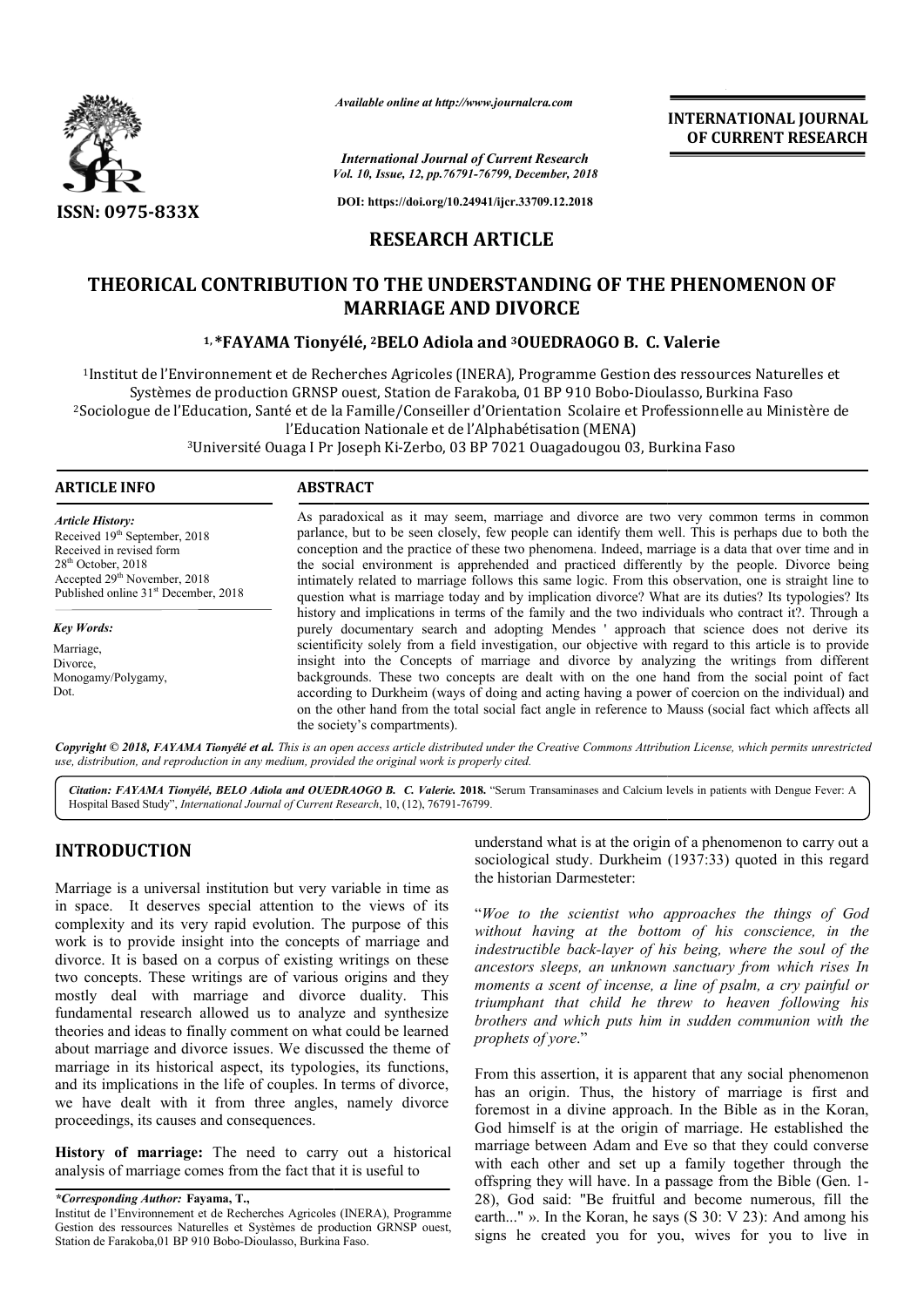tranquility with them... ». Further by addressing all men now, he states that (S 2: V223): "Your wives are yours like fields, come to them as you like". A single idea is common to all that has just been said above is that the original marriage was instituted by God for procreation. But some authors stand out from this explanation. Thus, Engels (1884) attempted to propose a sketch on the origin of the marriage different from the one described above. He assumes in his study a primitive stage of the evolution of mankind where every man belonged to every woman and vice versa. And under these conditions the children of these relations belonged to all men as well as women. Engels (1884) drawing on the work of Epinas states that it is the jealousy of men which is the major element of the passage from this stage of the history of mankind where polygyny and polyandry reigned at a stage where marital marriage is considered to be the only Model favorable to human dignity. In considering the analysis of this author, we find that this author remains vague about where and when such a change occurred. In other words, such an explanation of the history of mankind requires that this author determine the spatio-temporal dimension of the origin of the marriage he describes. Engels analyses what is important to us is that it shows already that marriage is not static, that it evolves. Therefore, we can find several forms or typologies.

### **Types of marriages**

Marriage covers several typologies throughout the world. According to the authors, marriages are classified under various types within one and the same society, marriage also involves various typologies. This makes it difficult to consensually classify marriage. To this fact, Obenga (2006) described marriage as " " which can cover several forms in theory and practice. But, we hold a classification under three (or four) large ensemble:

**According to the social distance separating the spouses**: the marriages that appear in this model are essentially endogamy, exogamy and mixed marriage. Bovine (1988) who conducted a study on marriage among the Kanuri of Lake Tchad, says that there are two types of marriage in this society. The first model commonly called marriage of the House can be equated to the inbreeding marriage insofar as the preference goes first to the patrilineal kinship. In fact, spouses in this type of union are usually paternal cousins, parallel, crossed or have any other relationship with the family. The second marriage, it resembles the Exogamic wedding and is called the bush wedding. It is especially in cases where the woman and/or the man chooses her/his own life partner. These partners are rarely close relatives. But for the author, the marriage of the house is the most valued because it provides the stability of the couple and perpetuates the moral life.

In the same vein, Traoré (2001:3) in his reflection on single women in Ouagadougou, stipulates that: "*Choosing one's spouse out of the family group is disadvantageous for women; In the case of divorce or death of the husband, the woman is denied by her host group after being rejected by her original group.*"

In addition, if Cavin (1998:92) demonstrates that Burkina Faso society is in full change with the desire for modernism of young people and that these young burkinabè people are getting married more and more by mutual choice, it is obliged to admit by itself that this:

"*Does not prevent the young husband to use the formal consent of their parents today still. Such an agreement is a moral guarantee for the girl in the event of a divorce and represents a protection for the man against the mystical danger of a parental curse."*

At every point of view, inbreeding marriage has always been glorified by societies at the expense of exogamic marriage. Another type of marriage is the wedding model described by Barbara (1989). The mixed marriage which is defined by this author as a union between two individuals belonging to different cultures or to very distant groups. If for Levi-Strauss, the individuals do not marry too close or too far, Barbara (1989) points out that the mixed (intercultural) marriage can go a little further leading to a brewing of cultures. For Barbara, societies evolve and with them marriage. Thus intercultural marriage would be an indicator of the change of societies. According to the author the reasons for the mixed marriage are not due to chance. This type of union reveals the willingness of individuals to distinguish themselves in relation to their respective groups but also shows a desire to live an imaginary need. Intercultural marriage is the most common cause of conflict that leads to divorce. Thus the confrontation between the imaginary and the reality promotes the emergence of crises in the daily of intercultural marriages. After issuing serious reservations regarding the success of a mixed marriage (especially in the education of children, their residences; In the event of a divorce,), the author states as a solution for the survival of this type of couple the search for a Consensus in all decisions to be made. For according to Barbara (1989:134): "*The distinctiveness provides the couple with an unprecedented marital dynamic*".

Segalen (2006:104) defines mixed marriage in France as: "*Unions between French and various religious denominations, or even unions between nationals of other countries in Europe or America, but this problem is mistaken Mainly with that of immigrant families."*

This author sets out two criteria for mixed marriage. On the one hand, there is the denominational diversity between the two partners and on the other hand the socio-spatial origin that separates them. Unlike Barbara, Segalen does not think that mixed marriage is linked to a desire to live an imaginary need or to be singular in relation to its original group. For Segalen (2006:105): "*The choice of the spouse is a key element in assessing the process of assimilation of immigrant and foreign-born populations' resident in France*". But Segalen acknowledges that: "*The joint union opens up to integration, provided that the two partners of the couple are not rejected on both sides and are struggling to rebuild their identity*". According to her: "*The mixed union is a bearer of acculturation*". In addition, Segalen and Barbara are joining in the success of a mixed union. Segalen For example shows that: "*Mixed unions are marked by instability since 30% to 40% are broken in the first five years and just over half in the first ten years*".

**According to the procedure**: the types of marriages that we classify in this category refer to the proceedings that celebrate marriage. We have among others: customary marriage, religious marriage, civil marriage and cohabitation or companionship. Cavin (1998) was able to list these four types of marriages in Burkina Faso and described them as follows: First, there are free unions or cohabitations which are not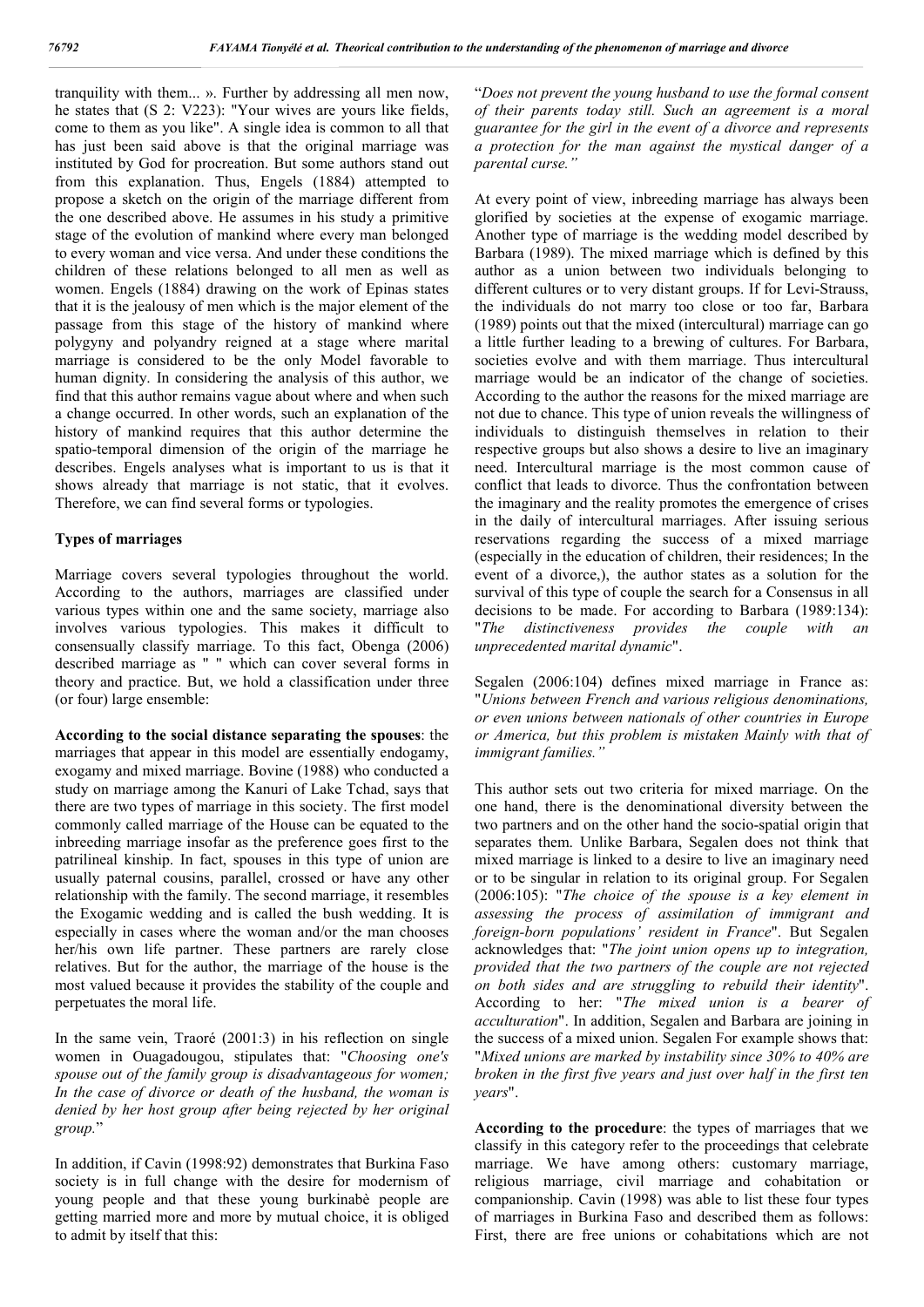subject to any form and are not in principle recognized or by the state , nor by large families. For Cavin (1998:89): "*The illegitimacy of these unions, as well as the consequent social insecurity in the event of a conflict, do not prevent them from increasingly propagating in the capital of Burkina Faso*". Indeed, it seems quite obvious that nowadays most young people embark on free unions (to gain experience) and often expect to have at least one child before regularizing their situation, i.e. thinking (thinking) about Wedding. Ouvry-Vial and Ravent (1989:22) make the diagnosis that the existence of this type of union is attributable to the various changes that have taken place in modern society. Indeed, for them: "*The family mutation sketched in the years 60-70 continues to assert itself to the point where the matrimonial institution no longer appears as an essential norm, an obligatory passage in the life cycle:". For them: "Marriage is out of its golden age*".

Roussel (1980:1030) also describes a model of marriage that is similar to that of previous authors. Roussel on his side named this type of Alliance: "*Marriage Association or companionship or cohabitation*". In this matrimonial regime, the formality of marriage gives way to a kind of "business" or "contract". The Union of the two spouses is already fixed in consensual clauses and well determined by the two partners. Like Roussel (1989), Segalen (2006) also identified several concepts that refer to non-legal marriage (from the point of view of the law). It distinguishes among other things: concubinage, cohabitation, free union, trial marriage and recently companionship. The reason given by the author to explain the use of these different terms to refer to the same reality is stated in the following manner, according to Segalen (2006:98): *"The term "concubinage" has been removed from the vocabulary of sociologists, such as that of Protagonists, because of its relatively infamous historical connotation linked to the deviant practice of the proletarian Workers of the nineteenth century."* From these words, it appears that the purpose of the use of these different terms is to embellish a non-legal practice. Finally, if Segalen (2006:98) states: "*The increase in the number of unmarried couples has surprised the observers by its brutality and its magnitude*" the fact remains that we can talk about "*deinstitutionalization of the Family*". For, in the matter for Segalen (2006:99), in France: "*The legislator followed the social movements and was led to legalize before the law the situation of the spouses whether they were married or not...* ".

The second type of marriage described by Cavin is the customary marriage commonly referred to as "pugpusum" or "Fouri" in Dioula. According to this author (1998:260): "*Traditional marriages are inherently ambiguous because they are not designed to ensure the strength of the marital nucleus, but to consolidate interfamily alliances"*.

In this type of marriage, it is a matter for the spouses to carry out traditional rituals that make them valid and stabilize their union in the eyes of a large majority of the population, especially the respective families. These unions are not recognized by law as of 4/8/1990, the date on which the Code of persons and the family or CPF was adopted in Burkina Faso. Roussel (1980) goes in the same direction as Cavin to mount the existence of an institutional or traditional marriage system in the European countries of the past. For Roussel, this marriage system was based primarily on bases such as home preservation, family survival and the transmission of family heritage from generation to generation.

The marriage of the religious type which consists in a celebration of the Union of the two contenders following the procedure established by the so-called revealed religions (Muslim, Christian) is the third type of union in Cavin's Book (1998). These union models have been introduced in most African countries through the expansion of these two religions. As far as Christian marriage is concerned, it may be said that it was first of all the French missionaries who came to clear the ground to facilitate the task to the colonizer. The Muslim religious marriage was the work of traders converted to the Muslim religion through the commercial travels that brought them out of the continent. Whether it is one or the other of this type of union, it should be noted that they are not valid in the eyes of the state of Burkina Faso. Civil marriage is the only type of marriage accepted by law since it is celebrated by state bodies and is governed by the Civil Code and the CPF (Code of Persons and family). For Roussel (1980), civil marriage is based on the emotional solidarity of the future spouses. This marriage is the fusion of two beings into one. In such unions, the partners are part of a dynamic of equal roles and autonomy vis-à-vis their respective families. Most European countries adopt this type of marriage as the only safe model. According to Cavin (1998), civil marriage although secure is not widespread among the population of Burkina Faso. The reason that this author advances in explaining the low presence of marriage is due to the fact that he (civil marriage) is only practiced in the so-called Westernized circles and especially by the intellectuals. To observe these four types of alliances, we will simply say that the civil marriage of Burkina Faso is merely a formality for the future spouses, because the latter first went through customary and religious marriages after several Years of living as a concubine. This observation suggests that there is a chronology in the different types of marriage in Burkina Faso.

**Depending on the number of spouses**: marriages can also be classified according to whether the man or woman has one, two or more partners. This is how one can have monogamous marriage and polygamous marriage. The monogamous marriage, the one that has always existed since in the different societies, is an alliance between two opposite sex partners, i.e. a man with a woman. Western societies are considered to be attached to the monogamous form of marriage. Indeed, in many Western countries, the laws in force have adopted this model of marriage as conducive to a flourishing of married life. Apart from today's so-called modern societies, the Catholic Church also appears as a defender of the monogamous matrimonial regime. Bigamy as a marriage model, is constituted in the same couple of one man and two women. The inverse of this type of union is also called bigamy, but it remains that societies that practice these kinds of union are scarce in the world. This model of alliance can be likened to polygamy (polygyny). Polygamy, which is the last type of alliance, is the subject of controversy and strong criticism both in its composition and in its legitimacy. Indeed, the so-called polygamy is confusing. Polygamy is defined as the marriage of a single man and/or a woman with at least two sex partners opposed to him. It therefore encompasses polygyny and polyandry. The first one refers to the marriage of a single man with several women. The second, he is no more than the union of a single woman with several men. But in several African and Western societies, this kind of alliance is being challenged. Bara (1985:198) examining this injustice realizes through Murdock's work that there are only two societies in the world (1 in Eurasia and the other in Oceania)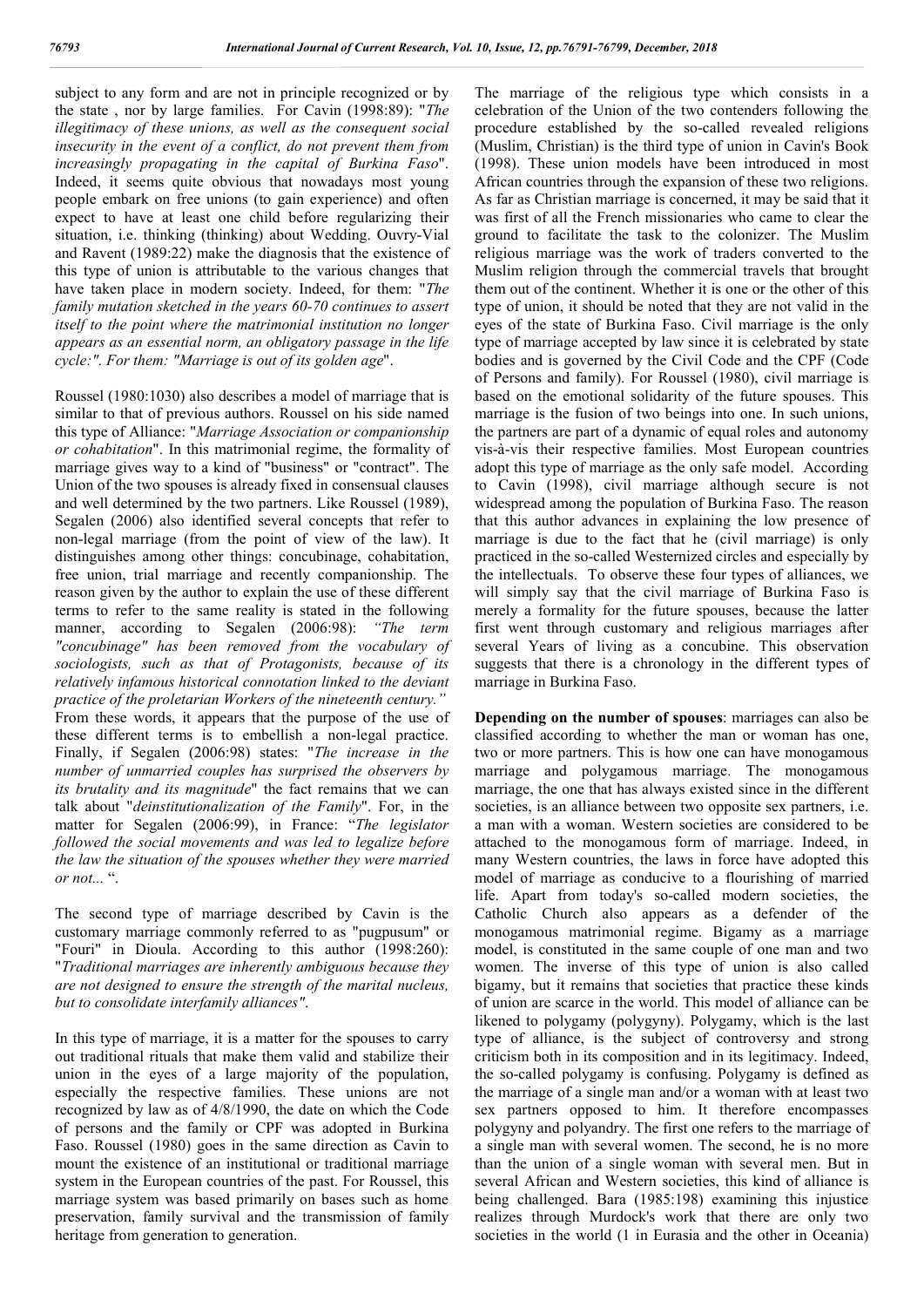that practice polyandry. He concluded the following: "*Polygamy (polygyny) does not reflect the good right of men, but only the superiority of their socioeconomic status*". The scarcity of the practice of polyandry finds its explanation in the social organization of Rights and duties that make man dominate the woman. Bourdieu (1998) dealing with the domination of man over women shows that the superiority of the former holds not only its dominance but also the acceptance of this domination by the latter, i.e. their subjugation to domination. In fact, for Bourdieu, male domination over the other half of the sky is perceived as natural and inevitable by these women insofar as they only manifest the will to submit to this domination. In addition to the controversy raised by polygamy, particularly with regard to its practice, many authors have pointed out other aspects. Antoine and Nagda (1995) say, for example, that there are four types of polygamy in Senegal. First, there is the imposed polygamy that is occasioned by the fact that the parents give a second wife to their sons. Secondly, the polygamy of the poor which is practised by men who cannot meet all their obligations but whose wives are largely autonomous. The third polygamist model is the prerogative of the new rich who wish by this Act to show their sign of social success. Return polygamy is the fourth type of polygamy and is considered practiced by intellectuals who after a life of monogamy desires to make a return to religion, traditions. These intellectuals denounce at the same time the modernity which they deem not conducive to their flourishing.

Also in the case of Senegal, Bara (1985:190) had emphasized the existence of the Poor's polygamy in these terms: "*The organization of the polygamous family is increasingly based on the autonomy of the co-wives, one in relation to the others*." Indeed, in these cases, it is common to see men divided between three different homes. Every wife and child who can do four days without seeing the head of the household, is obliged to take care of all the daily expenses. Other authors have approached polygamy from a historical perspective. The concern was to know in which polygamy society was practised for the very first time. For some, polygamy from a historical point of view is a practice of African societies. They argue that the texts and laws of Western societies have always privileged monogamy to the detriment of polygamy. This analysis is reinforced by the fact that most African dignitaries or kings have been polygamists. To this end, Vincent (1988:255) reveals that the kings of Lake Tchad could have between twenty and thirty women during their reign. This was not possible for a simple subject. The author concludes that:

"*Polygamy is only a step towards the control of the fertility of the ground and the mastery of the natural elements that the Prince strives to achieve by playing the role assigned to him by the subjects, which of Prince rain able to grant or refuse the water Beneficial* ".

Other authors believe that polygamy has not been practised in time by African societies alone. Among these authors is Figure Thiam (1978:120). According to her: *"Everyone agrees that polygamy is not a specific practice in black Africa, let alone Muslim states."* Institutionalized or not, polygamy is ongoing in all countries, whether European or not. This author's vision of the practice of polygamy is also shared by Obenga (2006:16) who demonstrates through a comparative study on the forms of Union in Egypt and in ancient Greece that: *"polygamy, through wives and mistresses, existed in Europe,* 

*in the past, in the imperial and Royal Courts, consistently*." Thus, it is not as Vincent thought (1988) that the African continent and especially the African leaders were the only ones to indulge in polygamy. Apart from the multiplicity of the typologies of polygamy and the controversy it raises, the reasons behind this practice are interpreted differently by the authors.

# **The reasons for polygamy**

Various reasons are raised to justify the introduction of polygamy. These reasons as a whole are of three kinds. These are the socio-cultural reasons, the economic reasons and the politico-organizational reasons.

# **The sociocultural reasons for polygamy**

For TsalaTsala (2009:18) in the specific case of Cameroon for example: The woman is still largely subject to marriage (...) Polygamy which is the normative form of marriage. These remarks by the Cameroonian family therapist reveal the sociocultural aspect of the legitimacy of polygamy in African countries. Thiam's (1978:119) analysis of the reasons for polygamy in Senegal is consistent with TsalaTsala's idea. For this writer: *"From a social point of view, polygamy is considered a necessity in black African circles. It can reflect the desire to increase the number of children, thus expanding the family."* In the same vein, Bara (1985) discussed the reasons for polygamy in Wolof society. This author also distinguishes sociocultural reasons for the practice of polygamy. On the one hand, there is the expansion of kinship with alliances made by marriages. And on the other hand, the last and most important aspect in the author's eyes is man's sexual satisfaction. According to Bara (1998:196), it is very often said that *"one woman cannot satisfy the needs of the man"* in Wolof society. All these assertions denote the sociocultural nature of the practice of polygamy.

# **The economic reasons for polygamy**

The reasons for polygamy are not only sociocultural, there are also economic factors that are often put forward. Antoine and Nanitelamio (1995:9) outlined the causes of polygamy in an economic sense. For these two authors:

*"Most explanations of polygamy are based on a ruralist perception of African societies, within a particular mode of production: a weakly mechanized subsistence economy, in which women's role as producers of food products is important."*

Bara (1985), like the two previous authors, also highlights the economic aspect of the practice of polygamy. Polygamy not only increases the family's labour force, but also and above all the family's economic capital through the work that new women and their children will provide. But for Goody (1973), economic arguments do not serve as a valid reason to explain the practice of polygamy. Indeed, according to Goody's work, the highest polygamy rates are found in West Africa. On the other hand, it is in East Africa that women's labour force is remarkable because they cultivate the most. Finally, TsalaTsala (2009) will say that it is more the social justifications that underlie polygamy in that it prevents prostitution, it allows all women to have a man. The explanation of the practice of polygamy can also be seen from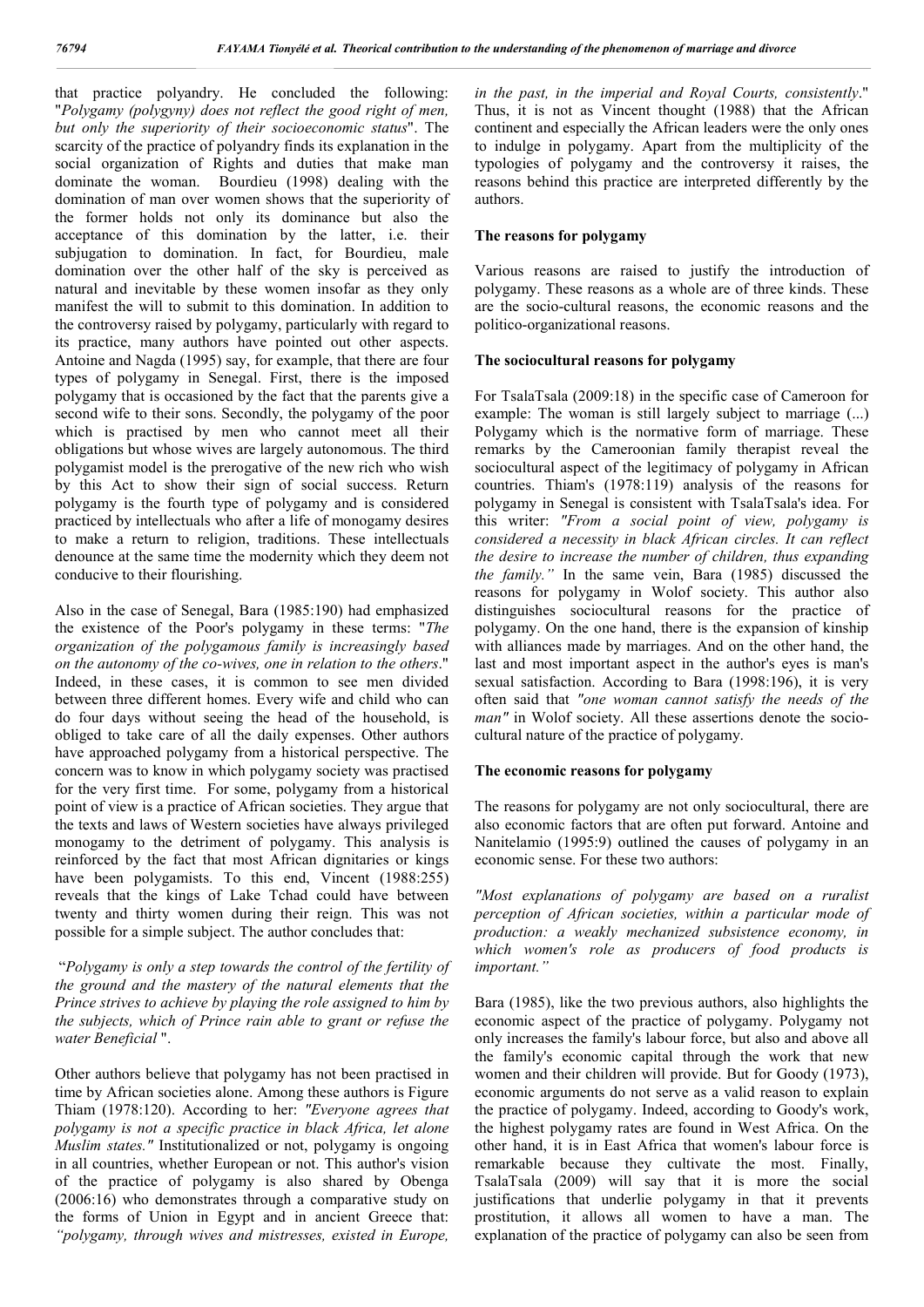a political-organizational perspective of African society. This is precisely what Meillassoux (1975) invites us to do. He believes that in a highly hierarchical society, polygamy makes it possible to maintain the superiority status of elders over cadets as they control family alliances. In analyzing these different assertions, it is assumed that polygamy has only advantages.

The disadvantages of polygamy

Yet, Bara (1985), through the comments of women in polygamous situations, shows that this is not really the case. From this point, it can be said that polygamy obviously does not only have advantages, it also has disadvantages linked undoubtedly to the antagonism between wives, their jealousy and various disputes, especially when they live under the same roof. Vincent (1988) reveals the existence of these jealousies even in the princely families of Lake Tchad. As jealousies are omnipresent in polygamous couples, there is a need to unite along ethnic lines to deal with ongoing quarrels. The author points out that the existence of such solidarity in relation to the communities of origin is frequent among the wives of polygamous princes in Mandara (Tchad). Having explained the different types of marriage, it seems appropriate to us to examine the functions played by marriage, its place and importance in a society.

# **The functions of marriage**

Questioning about the functions of the institution of marriage is to open oneself first to the arguments of the American sociologist Talcott Parsons and to functionalist sociology. For the authors of this trend, every institution has a role to play in social organization and its smooth running. In the literature, the roles of marriage can be identified from three essential angles. Marriage first of all allows the durability of the lineage through social reproduction. Then, it ensures the production of the goods necessary for family consumption. Finally, it facilitates the transmission of community values and more through socialization.

Meillasoux (1975:116) distinguishes these three functions from marriage, but he reveals that almost all of them are performed by women. For him: "*Women, despite their irreplaceable role in reproduction, never intervene as vectors of social organization*". For Meillassoux (1975: 120), the exploitation of women has a double aspect. There is the exploitation of her reproductive capacities and the exploitation of her work. As a result, the author suggests that: *"Women, despite their dominant position in agriculture and sometimes in domestic work, are not admitted to the status of producers".*

In the same perspective, Bovin (1988:283) approaches the role of marriage in the following way: "*Fertility is essential to the stability and success of a marriage. Sterility attributed to women, never to men, is the most frequent cause of divorce*." Also, according to Cavin (1995:94):

*"Procreation is the central element of marriage, because it provides the spouses with the descendants essential for their spiritual survival".* And as a Bambara proverb clearly shows: "*Death has no cure, except for the child".* 

By extension, if this author shows the function of reproduction as primordial in marriage, she does not deny that it can ensure

others. Indeed, apart from its productive and reproductive role, marriage should enable children to receive a good education, to inculcate moral values in their descendants. Cavin (1995:259) therefore points out that: *"Marriage has many financial, moral and even educational implications if the couple has children".* TsalaTsala (2009:34) also extends the functions of marriage to highlight a last, no less important element. For this last author: *"In addition to being the privileged place of reproduction, marriage also has a social conservation function. Because alliances build friendships between ethnic groups and clans insofar as the woman to be married can be used as a pawn and hostage for her foster family"*.

# **The implications of marriage for married life and the dowry issue**

# **The implications of marriage**

For Olouwalé (1998: 168), African marriage has three contractual obligations: a customary contract, a social contract and a socio-customary contract. Indeed, "In African societies, marriage is a solemn contract between two families in which the individual interests of the spouses, although formally or implicitly recognized, are in reality subordinated to the dominant interests, those of their respective families. This is indeed the dominant character of African marriage, but it is not without its roots in England and France from the 19th century to the present day."

Baumgadt (1988:86) states in the same sense as the previous author that:

*"Marriage is the important element of the balance of society, it appears in the writings as the framework within which men and women maintain a relationship that is more socially oriented than private."*

However, the author argues that nowadays, marriage seems to be not a social contract but rather an individual contract that allows partners to be happy when they respect their commitment and leads to misfortune when they break it. Marriage is a practice that is required at a certain point in an individual's life, so it cannot be avoided or risked being misunderstood or reprimanded by those around him. Thus, in the social organization of some African civilizations, there is a certain distance between married and unmarried individuals.

In the case of Burkina Faso, Traoré (2001: 11) who studied the condition of single women in Ouagadougou reveals this gap in these terms:

*"Marriage establishes a barrier between persons who do not have the same marital status, regardless of their relationship. Brides are now seen as responsible and have new tasks to perform, while single women remain irresponsible in the eyes of society."*

Precisely Olouwalé (1998:174) had already detected this distance that is created between people with different marital status as follows:

*"Marriage is a contract unlike any other because it gives a new status to those who have contracted it. It is this change in status that makes it very important in African and European customary law*."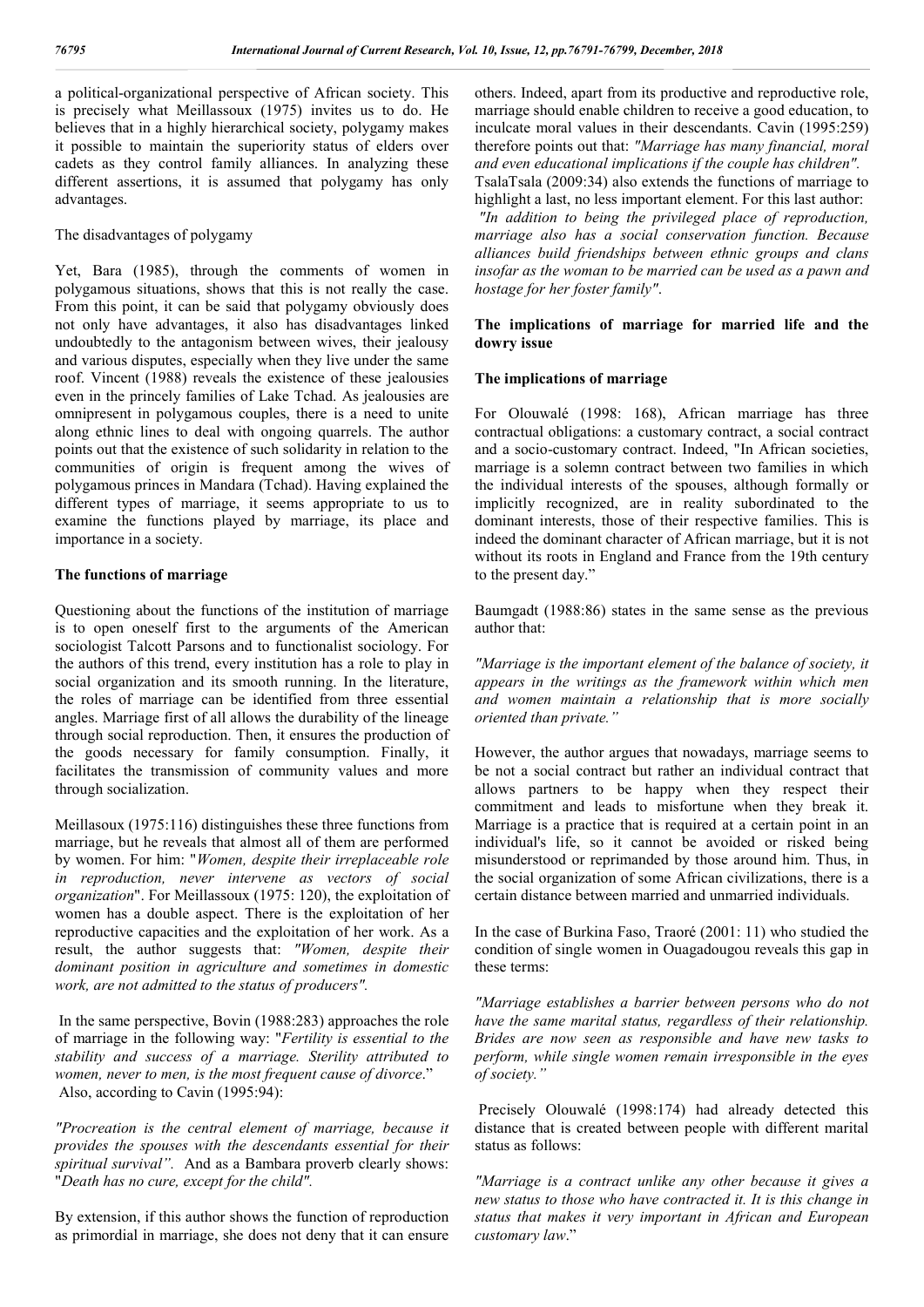# **The dowry, symbol of social alliance**

In the process of subordinating the interests of both spouses to the interests of their respective families, Tsala Tsala (2009:89) states that*: "Consent is not required for the conclusion of a marriage. It is rather the dowry that validates traditional marriage"*. According to him, the dowry's function is to compensate for the loss of a member of the group. To this end, it rejects the position that the dowry is an economic compensation for the girl's work, or a means of buying it. Therefore:

*"A daughter or parent who refuses a dowry benefit would separate from an element that promotes original identity. They would challenge the hierarchical order of people of knowledge and beings on which their ethnic identity is based.*"

#### **Dowry, an economic benefit**

Thiam (1978:125) takes the opposite of Tsala Tsala. She undermines the argument of this previous author to say that *"It is quite true that historically the dowry had the value of a symbol of alliance, it is nevertheless perfectly clear that the economic, even sordidly commercial aspect has now taken precedence over the original meaning gradually faded".*

Thiam's (1978) opinion on dowry is also shared by Cavin (1998:91) when she states that: *"A woman's marriage represents impoverishment for one family and enrichment for the other".*

Of these contradictions, what is appropriate to raise is that nowadays many countries, including Burkina Faso, have adopted laws prohibiting the payment of a dowry to marry. The law prohibiting dowry is contained in article 244 of the Burkinabe Personal and Family Code. This document also addresses the issue of the rights and duties of spouses. And for Pruvost (2002: 396): *"Regardless of their matrimonial regime, spouses enter into obligations and duties towards each other through marriage".*

Divorce is an event that can happen in a couple's life. And societies do not hide their faces from this. They recognize that such a commitment, even if it is intended to be definitive, will sometimes result in breakdowns or separations. We can therefore conclude with Barbara (1989:129) that *"today the idea of marriage is naturally accompanied by the idea of divorce, even remarriage".*

#### **Divorce or marriage breakdown**

The problem of divorce is very complex since it represents a phenomenon that undermines the balance of society. Several authors have addressed the issue of divorce in their writings. We propose to analyze the complexity of divorce through its procedure, its causes and its consequences on the spouses and their children.

### **Divorce proceedings**

In African societies, divorce is accepted and requires procedures. For Tsala Tsala (2009:70): *"Divorce remains an act against alliance which not only challenges the negotiations that led to marriage, but also disrupts the debt circuit between the two families".* This explains why we very often opt for solutions that are less embarrassing than breaking the matrimonial bond. What follows is that divorce is a matter for the social groups concerned and it is only rarely that they admit the separation of the individuals concerned.

Similarly, according to Pruvost (2002: 391):

*"Divorce only breaks up civil marriage. The Catholic Church only accepts to annul a marriage celebrated religiously if there has been no consummation of the marriage or if both spouses were not baptized in either of the Christian churches. But if the consent of one of the spouses was vitiated or if the exchange of consent took place at a time when one of the spouses was unable to enter into a marriage, she may study and declare the nullity of the marriage of the two baptized, i. e. establish that there was only the appearance of true consent."*

Like customary marriage, Christian religious marriage dignitaries seem hostile to the idea of divorce. But what about Muslim and civil religious marriages? The Muslim religion in its practice does not exclude the possibility of one spouse divorcing the other. But it gives a length to the man insofar as it is his last duty to keep or drive away his wife. Soré (2002:22) shows it well in this sentence from a Muslim preacher: "*I repudiate you, I repudiate you, I repudiate you, I repudiate you"*. For him, it is enough for the man to say this three times to separate himself from his wife. In addition, in a verse of the Qur'an (S 65:V 1) it is stated that:

*"When you repudiate your wives, repudiate them according to their prescribed waiting period... Do not take them out of their homes and do not leave them, unless they have committed proven turpitude."*

In either of these two passages, we notice the male supremacy. At the level of civil marriage, divorce is accepted and recognized. Pruvost (2002: 425) even says that: *"The assistance of a lawyer is mandatory to regularize the divorce procedure and in particular to issue the divorce summons"*. Judiciary, divorce takes very different forms depending on whether or not the spouses agree to separate and on the terms of the divorce. These include divorce by mutual consent (amicable), divorce by litigation and legal separation. After the divorce is granted, the man can remarry without delay. As for the woman, she must wait 300 days from the date of the divorce summons. If we look closely at divorce proceedings at the level of Muslim marriage and civil marriage, we can clearly state with Tsala Tsala (2009:83):

*"That the legal provisions concerning divorce favor men much more than women. If both are equal before marriage, they are no longer equal before divorce. The woman's divorce is more complicated than the man's"*.

In short, divorce appears to be an undesirable phenomenon for society and for the individuals concerned. This is what we must understand from the sentence of the civil officer celebrating the marriage: "*Swear to love you... for better or for worse"*. If this is the case, it is appropriate to know what could lead to divorce. In other words, what are the causes of divorces?

# **The causes of divorce**

Since divorce is a phenomenon that runs counter to social stability, it is essential that the reasons leading to it be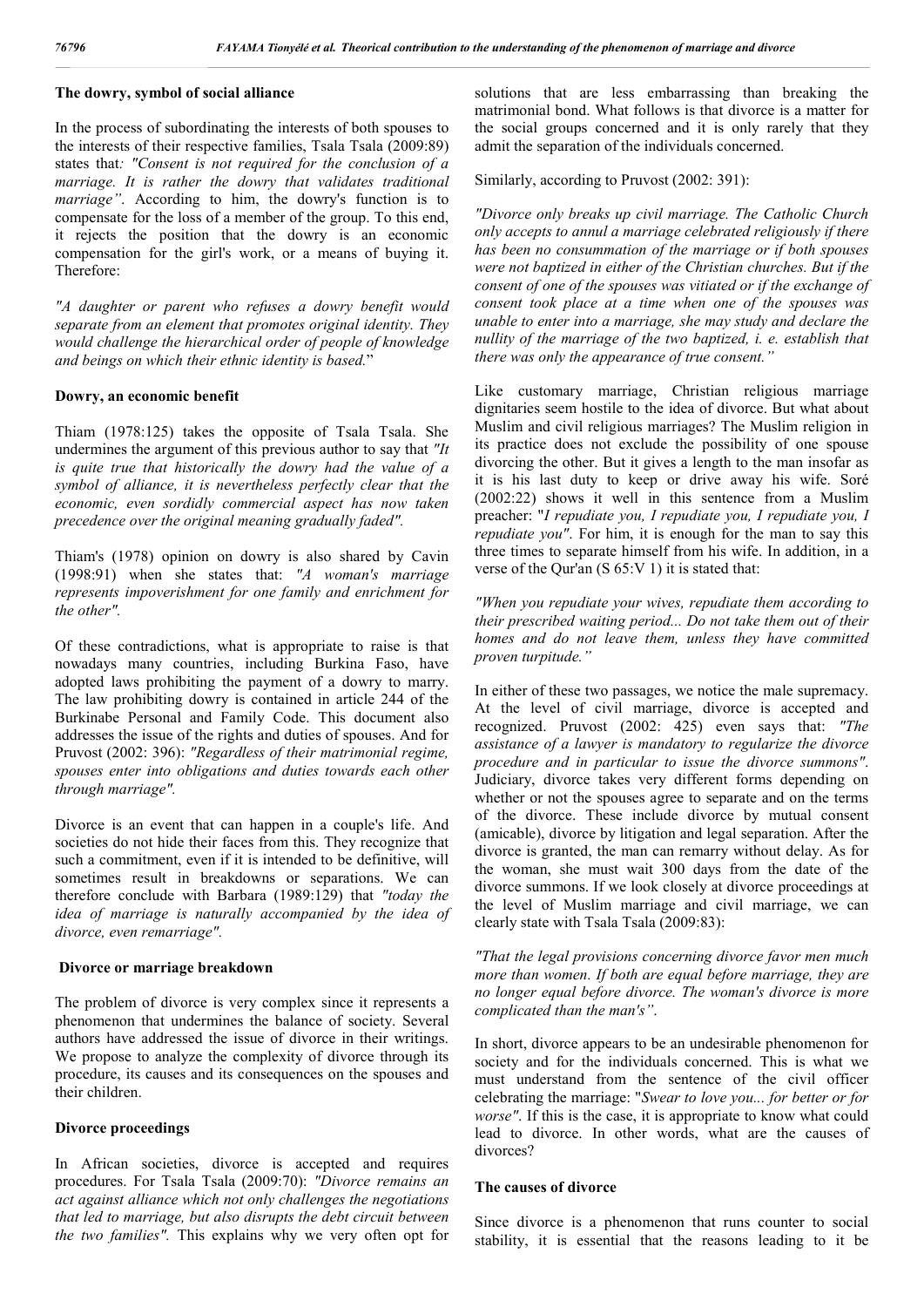irrefutable or obvious from the point of view of social groups. Thus, according to Bara (1985:207):

"*Like marriage, divorce cannot be decided by the spouses. Serious reasons, seen or shared by the heads of the family, were generally required for it to take place*", among Wolof people, it is often said that *"it is more difficult to divorce than to marry*".

In each other's writings, we find a multiplicity of advanced causes to justify divorce cases. But on the whole, the causes of divorce are related to the legal system, socio-cultural aspects, health reasons and economic reasons.

# **Legal cases**

The analysis of Ouvry-vial and Ravenet (1989) is based on a perspective of the failure of legal institutions. For them, the causes of divorce in France are attributable to the legal institution which is constantly bending to adapt to the requirements of new couples. Indeed, these two authors diagnose the decrease in the number of divorced people (increasing since 1804) under Napoleon I with the introduction of serious misconduct as the only reason to justify divorce. But the divorce rate will increase in the 1966's and increased considerably with the enactment of the 1975 law. Thus, according to Segalen (2006:124): *"The application of the 1975 law has made the divorce process easy and quick".*

Roussel's (1980) position is also to be attributed to the legal failure. For him, the causes of divorce are not to be found in factors exogenous to marriage (women's activity. factors exogenous to marriage (women's secularization, etc.). Although he admits that these factors may indirectly influence the phenomenon of divorce, he nevertheless considers that the first cause of divorces is undoubtedly due to the spread of marriage models, which by their very nature implies a greater possibility of divorce. The spread of marriage models is due to the legal institution that makes it easier for individuals to divorce.

# **Socio-cultural causes of divorce**

Cavin (1998), for her part, distinguishes three types of divorce cases in Burkina Faso. First of all, there are socio-cultural causes that include, among other things: abandonment of the marital home by one of the spouses, repeated refusal to have sexual relations with his spouse, incessant quarrels leading to assault by the woman (the man traditionally having the right to hit his wife), the insult uttered by one of the spouses to his inlaws, Infidelity, relational difficulties with the in-laws, accusations of witchcraft, congenital malformations of the wife supposed to bring supernatural misfortune... Bayogo (2009) in his study on the causes of divorces of intellectual couples also showed the impact of sociocultural factors. The socio-cultural factors referred to by Bayogo (2009) are: the inexperience of spouses due to their late entry into marriage; the professional ambitions of the spouses, sexual dissatisfaction, and lack of children. If we look closely at the work of this author, we can say that he has the merit of addressing a central question of couple life but which remains always a taboo subject. Nevertheless, his argument raises a number of questions. With regard to late entry into marriage as a factor in divorce, we make a particular observation. In our African societies, most spouses marry at an early age, which can have a significant impact on their relationship.

This means that between late entry and early entry into marriage, it is rather the latter that takes the place of inexperience. And therefore may lead to divorce. This is why, with Gnoumou-Thombianou (2006:9), we can admit that, as expected: *"the young age at first marriage of women is a risk factor for divorce".* With regard to professional ambitions, we note that this is a request for the well-being of the couple. They should in no way oppose this ideal. If for him (Bayogo): *"Unemployment tends to make married life very fragile"*, it is hard to conceive that professional ambitions can harm the stability of the couple and thus lead to divorce. Gnoumou-Thombianou (2006:12) mentions this as follows: *"However, divorce is increasing among the younger generations who are experiencing enormous difficulties in accessing employment with the economic recession of recent decades*."

# **The health and economic causes of divorce**

Then, some causes of divorces may be health-related. Illness is one of the causes of divorce, especially when it is serious or contagious. Finally, even if this author does not explicitly mention it, other causes of divorce are linked to the economy. This is the case, for example, when she speaks of a violation of the duty to provide assistance and relief, in particular the refusal to feed and support her wife by providing her with some money, food for cooking and support in the event of illness. The reverse obligation also exists (in the event of the husband's illness). In parallel to Cavin (1998), Antoine and Nanitelamio (1995:23) discuss the economic causes of divorce in these terms: *"The husband must in principle cover the household's expenses: when his economic situation deteriorates, the union is weakened. The wife's lack of maintenance is often cited as a reason for divorce."*

# **Other causes of divorce**

For Tsala Tsala (2009), two types of causes can lead one of the spouses to seek divorce in Cameroon. There are the peremptory or main causes which are the faults whose excessive seriousness is recognized by law. These are adultery and conviction due to an afflictive or infamous penalty. There are also optional causes that do not necessarily lead to divorce. Only the judge can assess the seriousness of the case raised by the plaintiff. It considers as optional causes: excesses, abuse and insults....

Finally, for Antoine and Nanitelamio (1995:24), polygamy is an obvious cause of divorce. Indeed, since disputes are frequent in polygamous families, it is not uncommon for the head of the family to choose between his wives which one deserves to live with him. For these two authors: *"The entry into polygamous union greatly accelerates the risk of divorcing the first wife"*. In short, it can be said that divorce is a phenomenon that calls for a plurality of causes depending on the context (socio-cultural and economic), space and time. While it is true that divorce remains an unwanted practice in society, this may be due to the consequences it has on social balance, on the individuals concerned and on the offspring.

# **The consequences of divorce**

After an analysis of the multiple causes of divorce, we will now determine the consequences of this phenomenon. The different consequences of divorce can be seen at three levels.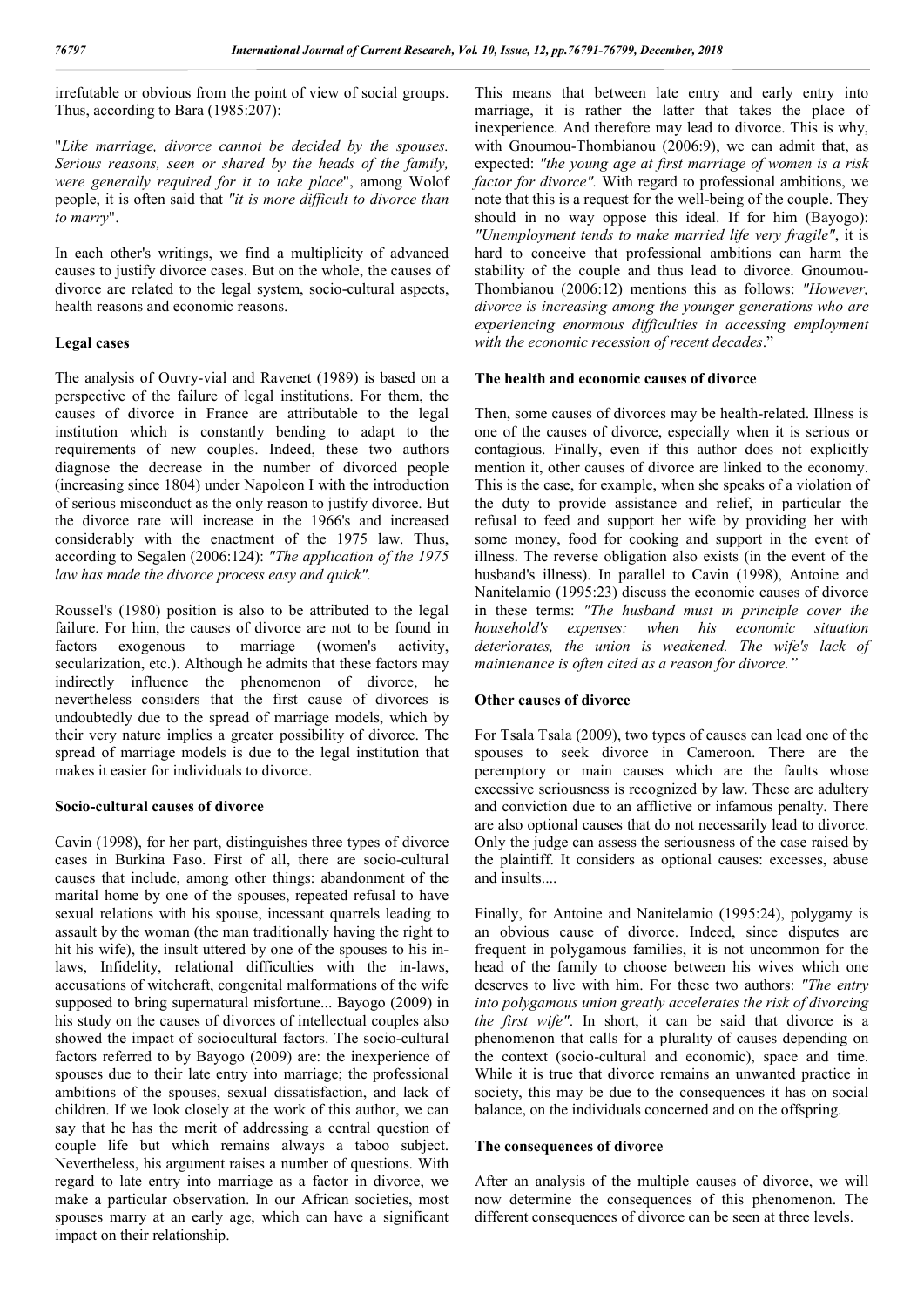# **The socio-cultural consequences of divorce**

According to Pruvost (2002:427): *"Divorce is a serious matter, especially when you have children and a relatively large estate".* In this passage, the first consequence is felt on the couple's offspring. Barbara (1989) had already noted this aspect in the case of mixed marriage. She was concerned about the consequences of a divorce that would seriously damage the children's education and also their places of residence after divorce.

For Bovin (1988:281), divorce also has consequences for spouses and their respective families. Because the breakdown of their union also leads to latent or declared conflicts between these two families. For this author: *"Divorce between spouses is very serious, poorly perceived and negatively sanctioned by the family, the clan, and the whole society. A divorce causes fights, splits and the exile of the perpetrators."*

# **The economic consequences of divorce**

The economic consequences of divorce are felt more by women according to Segalen (2006:130). And in the specific case of France, it reveals that: *"Family breakdowns propel women into precarious situations, especially when they have neither professional qualifications nor educational and economic capital".*

Pilon (1997) believes that the consequences of divorce for women are twofold. In the case of women heads of household in Cameroon, divorce is a factor that leads women to take care of children alone. For him, a single woman is unable to educate a child, especially when the child is male. Indeed, boys at a fairly advanced age no longer listen to their mothers' advice. According to Pilon, they are beginning to think that men are always superior to women. As a result, the mother no longer has anything to teach them. The seriousness of the divorce phenomenon therefore reflects the reconciliation strategies used by society to avoid separation. Apart from women who are quite financially autonomous (women heads of household), Pilon points out that divorce necessarily leads women into a situation of economic insecurity and social stigmatization. Until then, there is the impression that divorce is only disadvantageous on the side of the female population. In other words, does divorce not also affect men unfavorably?

To this end, Segalen (2006: 131) invites us to note that in France:

*"The negative consequences of divorce do not only affect women. A survey of divorced fathers shows that many of them had joined the ranks of the homeless, not as a result of job loss, but as a result of divorce."*

Through these remarks, the author shows that divorce does not only have disadvantages for women, men also take a significant blow in the process. Divorce can even lead to an inconvenient situation for men, such as the use of alcohol, reduced performance...

# **Conclusion**

The purpose of this research was to provide a better understanding of the concepts of marriage and divorce. They constitute two antagonistic notions but always linked in the

sense that the idea of the second is contained in the first and the coming of the second marks the end of the first. Marriage and divorce are two realities that are part of the habits and customs of any society. As a result, marriage and divorce can be perceived as social facts in Durkheim's words. However, they are far from being unanimously accepted in both design and practice. Moreover, through this documentary research, we can see that these two phenomena affect all compartments of social life. Consequently, they can be qualified as total corporate facts within the meaning of Mauss.

#### **REFERENCES**

- Antoine, Philippe et Nanitelamio, Jeanne, 1995. Peut-on échapper à la polygamie à Dakar ? ORSTOM, CEPED n°12, Paris, 31p
- Bara-Diop, Abdoulaye, 1985*.* La famille wolof, Editions Karthala, Paris, 262p.
- Barbara, Augustin, 1989. Stigmatisé et emblématique, le mariage mixt*e*, in Autrement, n 105, 129-134pp.
- Baumgadt, Irsula, 1988*.* Le mariage heureux et le mariage malheureux à travers quatre contes peuls du Cameroun, Université de Beyrouth(RFA), 72-122pp.
- Bayogo, Ardiouma, 2008. Problématique du divorce en milieu urbain : Les causes du divorce des couples intellectuels dans la ville de Ouagadougou, Mémoire de Maitrise, 95p.
- Bourdieu, Pierre, 1998*.* La domination masculine, Seuil, Paris, 134p.
- Bovin, Mette, 1988*.* Mariages de la maison et mariages de la brousse dans la société peul wodaabe et kanuri autour du lac Tchad, Université de Copenhague (Danemark), 265- 313pp.
- Cavin, Anne-Claude, 1995. Droit de la famille burkinabè : le code et ses pratiques à Ouagadougou, Harmattan, Paris, 392p.
- Durkheim, Emile, 1993*.* Les règles de la méthode sociologique, Edition Quadrige/PUF (2007), Paris, 149.
- Echard, Nicole, 1988. Les relations hommes/femmes dans le bassin du lac Tchad, Volume 3, ORSTOM, Paris, 329p.
- Engels, Friedrich, 1884. L'origine de la famille, de la propriété privée et de l'Etat, Edition électronique réalisée par Macintosh, Québec, 129p.
- Gnoumou-Thombianou, Bilampoa, 2006. Instabilité des unions au Burkina Faso : Rôle des facteurs culturels, Université de Montréal, 16p.
- Goody, J. 1973. Polygyny, economy and the role of women, in The Character of Kinship, CUP, Cambridge, pp 175-190.
- Meillasoux, Claude., 1975. Femmes, greniers et capitaux, Harmattan, Paris, 251p.
- N° AN VII 00131FP/PRES**.,** 1989. Code des personnes et de la famille, Imprimerie Nationale, Ouagadougou, 215p.
- Obenga, Théophile, 2006. Sexualité, amour et mariage en Egypte et en Grèce dans l'Antiquité, in ANKH, n 15 http://www.ankhonline.com 8-33pp.
- Olouwalé, T.O. Elias, 1998. La nature du droit coutumier africain. Présence Africaine, Paris.325p.
- Ouvry-vial, Brigitte. et Ravnet, Monique., 1989. La nuptialité, sortie de l'âge d'or, in Autrement, Série Mutation n 105, Mariage et mariages, 21-28pp.
- Pilon, Marc, 1997. Les femmes chefs de ménage : aperçu et études de cas, in Ménages et familles en Afrique, CEPED, Paris, pp 167-191.
- Pruvost, Pierre, 2002. Le conseiller juridique de votre famille, Edition Prat, Paris, 1033p.